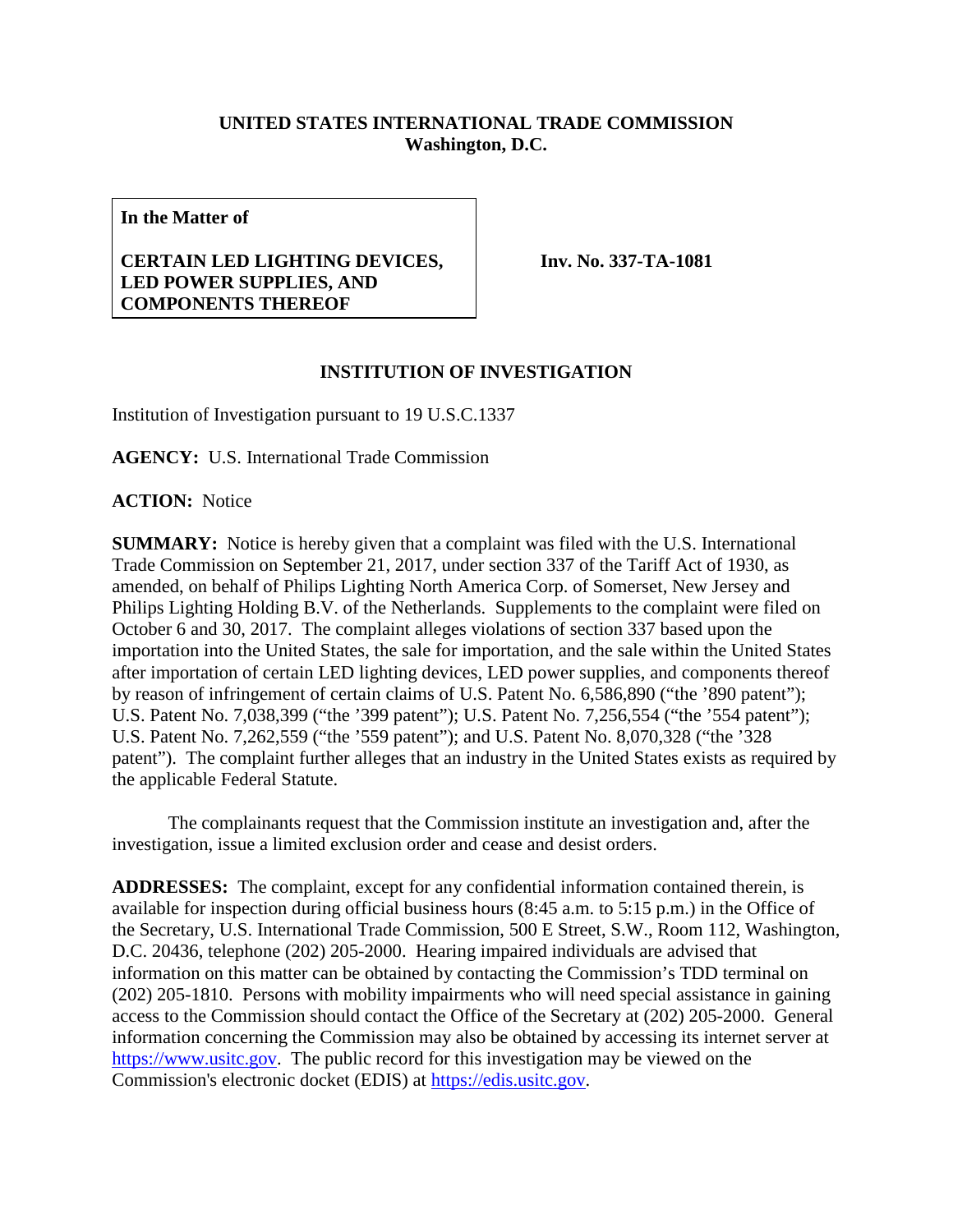**FOR FURTHER INFORMATION CONTACT:** The Office of Docket Services, U.S. International Trade Commission, telephone (202) 205-1802.

## SUPPLEMENTARY INFORMATION:

**AUTHORITY:** The authority for institution of this investigation is contained in section 337 of the Tariff Act of 1930, as amended, 19 U.S.C. 1337 and in section 210.10 of the Commission's Rules of Practice and Procedure, 19 C.F.R. 210.10 (2017).

**SCOPE OF INVESTIGATION:** Having considered the complaint, the U.S. International Trade Commission, on November 2, 2017, **ORDERED THAT** –

(1) Pursuant to subsection (b) of section 337 of the Tariff Act of 1930, as amended, an investigation be instituted to determine whether there is a violation of subsection  $(a)(1)(B)$  of section 337 in the importation into the United States, the sale for importation, or the sale within the United States after importation of certain LED lighting devices, LED power supplies, and components thereof by reason of infringement of one or more of claims 14, 22, and 30 of the '890 patent; claims 1, 2, 4, 5, 7, 8, 17-19, 34, 35, 47, 48, and 58-60 of the '399 patent; claims 1, 2, 5-7, 12, 46, 47, and 49-51 of the '554 patent; claims 6 and 12 of the '559 patent; and claims 1, 2, 4, 7, and 9 of the '328 patent; and whether an industry in the United States exists as required by subsection (a)(2) of section 337;

(2) For the purpose of the investigation so instituted, the following are hereby named as parties upon which this notice of investigation shall be served:

(a) The complainants are:

Philips Lighting North America Corp. 200 Franklin Square Drive Somerset, NJ 08873

Philips Lighting Holding B.V. High Tech Campus 45 Eindhoven, 5656 AE **Netherlands** 

(b) The respondents are the following entities alleged to be in violation of section 337, and are the parties upon which the complaint is to be served:

> Feit Electric Company, Inc. 4901 Gregg Road Pico Rivera, CA 90660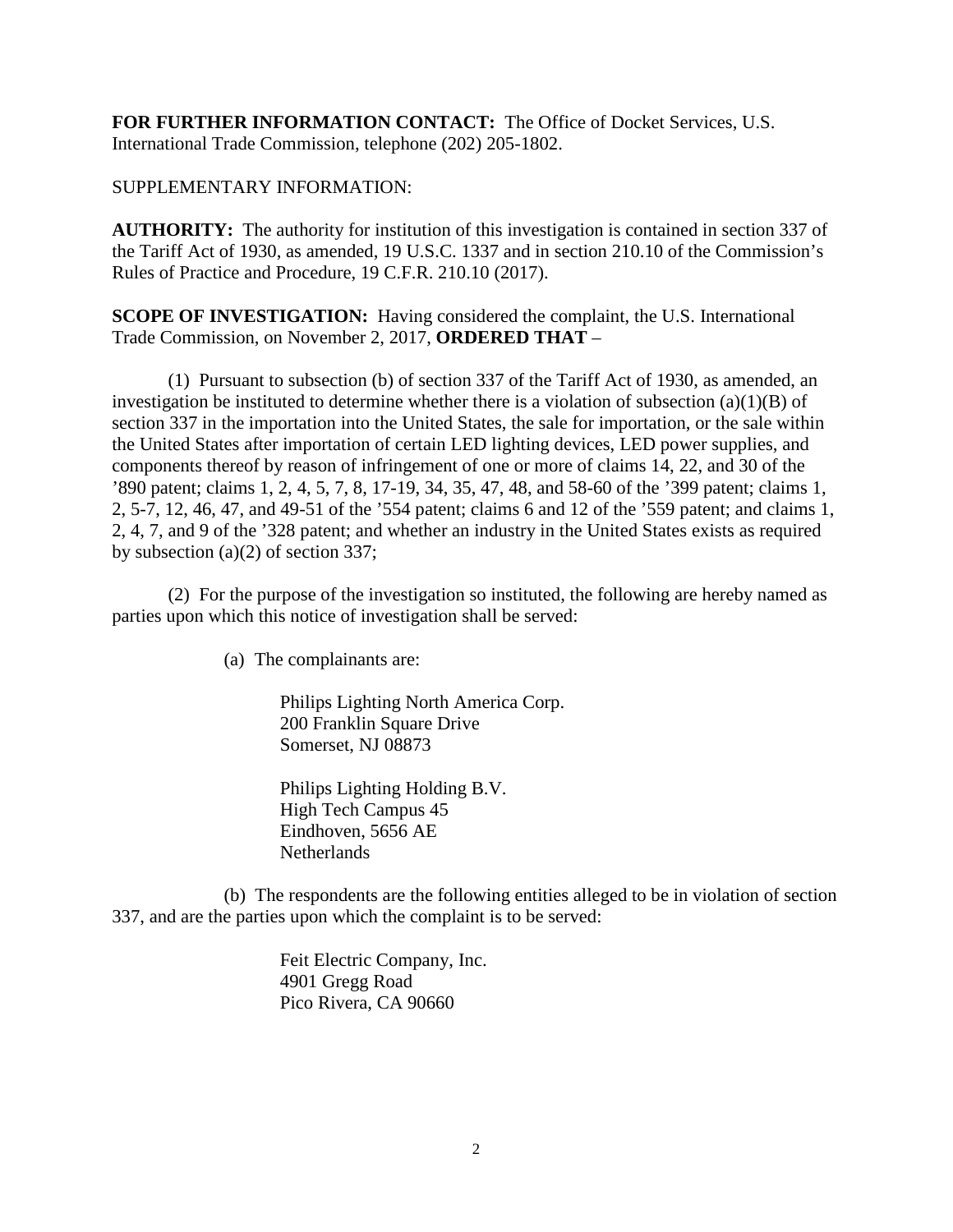Feit Electric Company, Inc. (China) Zone B, 2/F, Xinyu Building No. 17 Huoju East Road Huli District Xiamen China

Lowe's Companies, Inc. 1000 Lowe's Boulevard Mooresville, NC 28117

L G Sourcing, Inc. 1605 Curtis Bridge Road North Wilkesboro, NC 28659

MSi Lighting, Inc. 622 Banyan Trail Suite 200 Boca Raton, FL 33431

Satco Products, Inc. 110 Heartland Boulevard Brentwood, NY 11717

Topaz Lighting Corp. 925 Waverly Avenue Holtsville, NY 11742

Wangs Alliance Corporation d/b/a WAC Lighting Co. 44 Harbor Park Drive Port Washington, NY 11050

WAC Lighting (Shanghai) Co. Ltd. No. 14, Lane 299, Bi Sheng Road Zhang Jiang, Pu Dong District Shanghai, China 201204

(3) For the investigation so instituted, the Chief Administrative Law Judge, U.S. International Trade Commission, shall designate the presiding Administrative Law Judge.

The Office of Unfair Import Investigations will not participate as a party in this investigation.

Responses to the complaint and the notice of investigation must be submitted by the named respondents in accordance with section 210.13 of the Commission's Rules of Practice and Procedure, 19 C.F.R. 210.13. Pursuant to 19 C.F.R. 201.16(e) and 210.13(a), such responses will be considered by the Commission if received not later than 20 days after the date of service